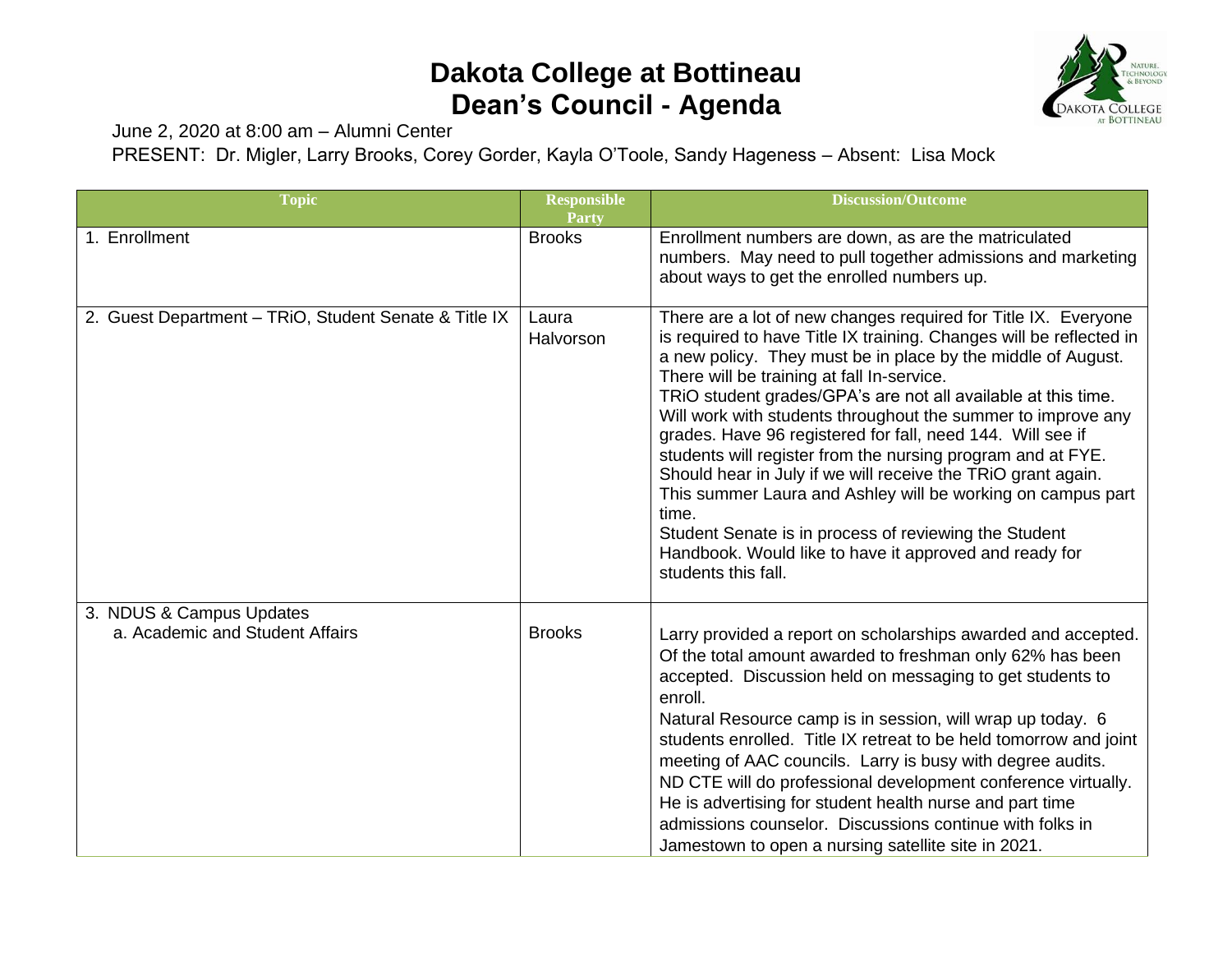## **Dakota College at Bottineau Dean's Council - Agenda**



| b. Administrative Affairs / Business Affairs                                      | <b>Mock</b> | Not Available to report.                                                                                                                                                                                                                                                                                                                                                                                                                                                                                                                                                                                                                                                                                                                                                                                                                                                                                                                                                                                                  |
|-----------------------------------------------------------------------------------|-------------|---------------------------------------------------------------------------------------------------------------------------------------------------------------------------------------------------------------------------------------------------------------------------------------------------------------------------------------------------------------------------------------------------------------------------------------------------------------------------------------------------------------------------------------------------------------------------------------------------------------------------------------------------------------------------------------------------------------------------------------------------------------------------------------------------------------------------------------------------------------------------------------------------------------------------------------------------------------------------------------------------------------------------|
| d. Distance Education Council/Distance Ed and<br><b>Academic Support Services</b> | O'Toole     | Community Ed will be Ed to Go offerings this summer.<br>Blackboard updates will be provided to faculty. The BB World<br>conference will be virtual and free to anyone to participate.<br>Would like to do professional development for faculty on<br>Blackboard learning. Classes start online next week. We are<br>down some this summer. Down a little for fall for online<br>registrations as well at this time.<br>Will attend NACEP session this week. NCEC meeting is also<br>tomorrow. Participated in an open textbook network - the<br>NDUS covers cost, however each institution may need to pay<br>\$500 each year to have own instance for open textbook<br>network.<br>Kayla's class this fall on Diversity Systems and Policy she will<br>do a literature review on diversity and how this might assist us<br>with HLC Core Component 1C. DCB is identified by HLC<br>review yet to develop a plan for the expected influx of diversity.<br>She will research different support systems and share findings. |
| e. Public Affairs Council                                                         | Hageness    | Marketing committee is in review of message communication<br>to potential students on re-opening.                                                                                                                                                                                                                                                                                                                                                                                                                                                                                                                                                                                                                                                                                                                                                                                                                                                                                                                         |
| f. Athletics                                                                      | Gorder      | The weight room and cardio rooms open as of yesterday for<br>staff and students. Will wait until August 1 to open to the<br>community.                                                                                                                                                                                                                                                                                                                                                                                                                                                                                                                                                                                                                                                                                                                                                                                                                                                                                    |
| h. Chancellor's Cabinet / Dean's Update                                           | Migler      | May look at bringing on additional staff with additional Covid<br>funds, i.e. a second student health nurse.                                                                                                                                                                                                                                                                                                                                                                                                                                                                                                                                                                                                                                                                                                                                                                                                                                                                                                              |
|                                                                                   |             | Would like to set up a budget meeting with Dean's Council this<br>week. We are at a point where there are a lot of questions that<br>need to be answered before it is entered.                                                                                                                                                                                                                                                                                                                                                                                                                                                                                                                                                                                                                                                                                                                                                                                                                                            |